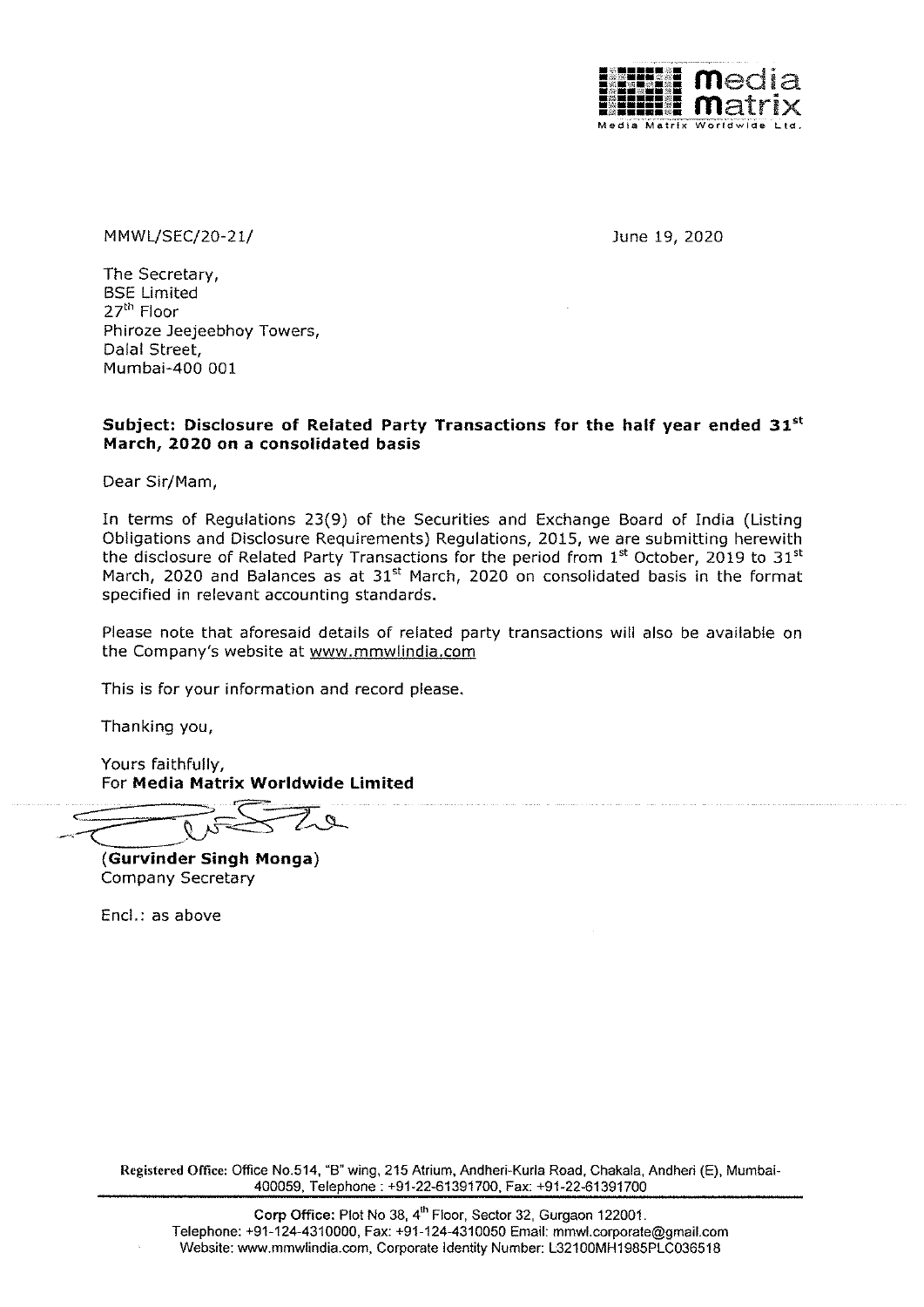# MEDIA MATRIX WORLDWIDE LIMITED

## Related Party Disclosures (Consolidated)

As required under Indian Accounting Standard 24 (Ind AS 24) on "Related Party Disclosures", the disclosure of transactions with related parties for the period: 1st October, 2019 to 31st March, 2020 as defined in the Ind AS are given below: MEDIA MATRIX W<br>
MEDIA MATRIX W<br>
ated Party Disclosures (Consolidated)<br>
required under Indian Accounting Standard 2<br>
disclosure of transactions with related parties<br>
0 as defined in the Ind AS are given below:<br>
Name<br>
Name MEDIA MATRIX W<br>
Ated Party Disclosures (Consolidated)<br>
required under Indian Accounting Standard 2<br>
disclosure of transactions with related parties<br>
0 as defined in the Ind AS are given below:<br>
Name of Related parties and

### {a)Name of Related parties and its relationship:

| <b>MEDIA MATRIX WORLDWIDE LIMITED</b>                                                                                                                                                        |                                                                                            |
|----------------------------------------------------------------------------------------------------------------------------------------------------------------------------------------------|--------------------------------------------------------------------------------------------|
| lated Party Disclosures (Consolidated)                                                                                                                                                       |                                                                                            |
| required under Indian Accounting Standard 24 (Ind AS 24) on "Related Party Disclosures",<br>disclosure of transactions with related parties for the period: 1st October, 2019 to 31st March, |                                                                                            |
| 20 as defined in the Ind AS are given below:                                                                                                                                                 |                                                                                            |
|                                                                                                                                                                                              |                                                                                            |
| )Name of Related parties and its relationship:                                                                                                                                               |                                                                                            |
| Name                                                                                                                                                                                         | Relationship                                                                               |
| MN Ventures Private Limited                                                                                                                                                                  | <b>Holding Company</b>                                                                     |
| Media Matrix Enterprises Private Limited                                                                                                                                                     | <b>Wholly Owned Subsidiary</b>                                                             |
| nexG Devices Private Limited                                                                                                                                                                 | Subsidiary                                                                                 |
| Mr. Mahendra Nahata                                                                                                                                                                          | Individual having significant<br>influence                                                 |
| Mr. Sandeep Jairath                                                                                                                                                                          | Key Managerial Persons(KMPs) -<br>Whole Time Director cum Chief<br>Financial Officer (CFO) |
| Mr. Gurvinder Singh Monga                                                                                                                                                                    | Key Managerial Persons (KMPs)<br>- Company Secretary                                       |
| Mr. Sunil Batra                                                                                                                                                                              | <b>Key Managerial Persons (KMPs)</b>                                                       |
| Mr. Aasheesh Verma                                                                                                                                                                           | Key Managerial Persons (KMPs)                                                              |
| Mr. Chhattar Kumar Goushal                                                                                                                                                                   | <b>Key Managerial Persons (KMPs)</b>                                                       |
| Mr. Suresh Bohra                                                                                                                                                                             | Key Managerial Persons (KMPs)                                                              |
| Mrs. Bela Banerjee                                                                                                                                                                           | Key Managerial Persons (KMPs)                                                              |
| Mrs. Mansi Gupta                                                                                                                                                                             | Key Managerial Persons (KMPs)                                                              |
| <b>Infotel Business Solutions Limited</b>                                                                                                                                                    | <b>Entities having Significant</b><br>Influence                                            |
| In-Touch Infotech Services Private Limited                                                                                                                                                   | <b>Entities having Significant</b>                                                         |